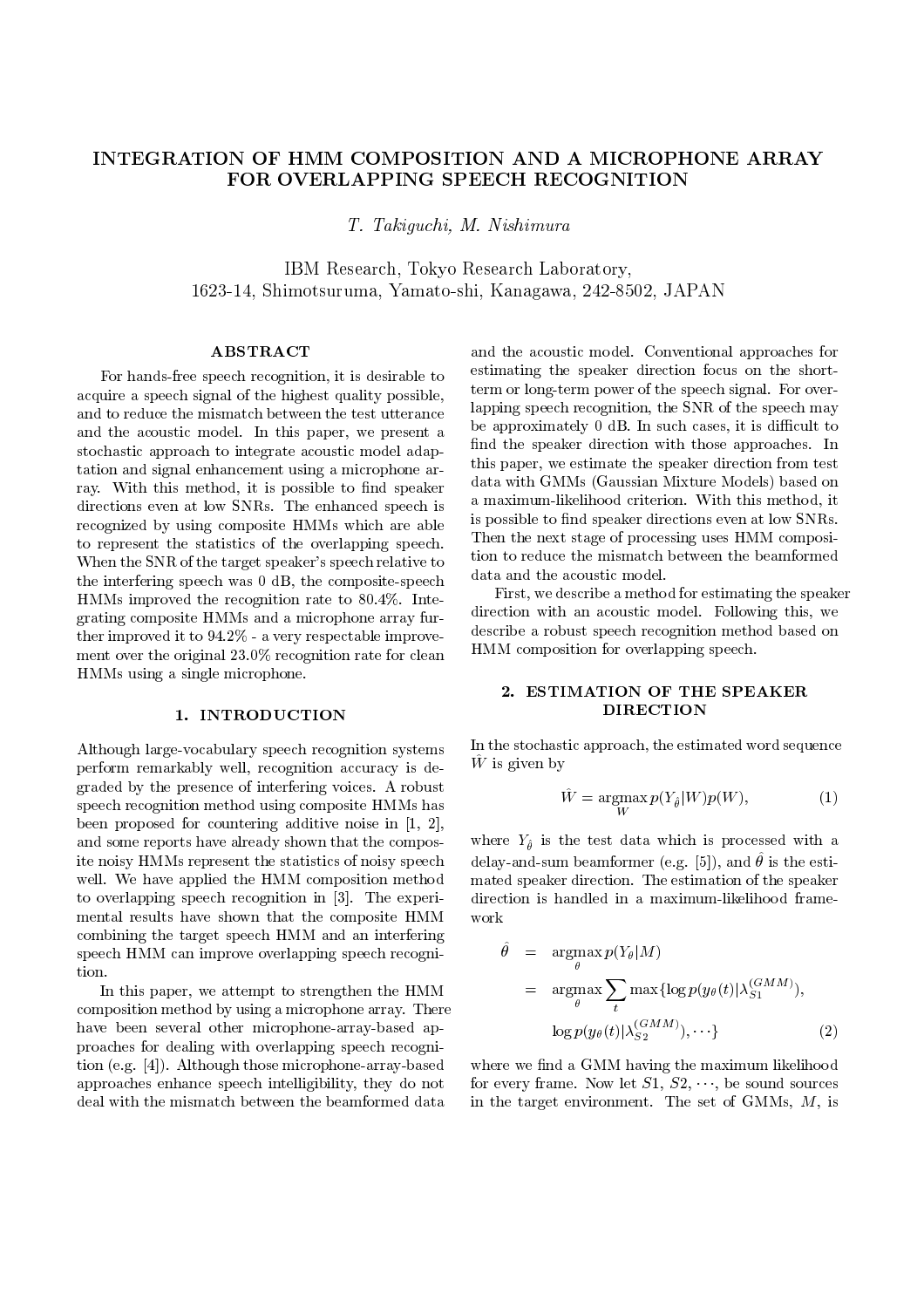

Figure 1: A robust speech recognition system using HMM composition and a microphone array

given by

$$
M = \{\lambda_{S1}^{(GMM)}, \lambda_{S2}^{(GMM)}, \cdots \}.
$$
 (3)  $\text{and} \atop \text{ad}$ 

In equation  $(2)$ , when the maximum likelihood for a frame is not calculated from the target GMM, the frame is rejected. When the percentage of rejected frames of the total frames is more than 70%, the estimated direction is rejected, and we use the last estimated direction.

Figure 1 shows a block diagram of the robust speech recognizer. Feature vectors are obtained by steering a beam to each direction, and the likelihood score for each direction is calculated with GMMs. Then, the direction having maximum likelihood is selected, and the beamformed signal is recognized by using composite HMMs.

## 3. HMM COMPOSITION FOR OVERLAPPING SPEECH

If the target signal  $s1(t)$  and the interfering signals  $s2(t), \cdots$  are independent, the observed signal  $o(t)$  is represented by

$$
o(t) = s1(t) + s2(t) + \cdots.
$$
 (4)

To apply the HMM composition method to overlapping speech, the HMM parameters have to be transformed from the cepstral domain to the linear-spectral domain.

$$
\lambda_{O_{cep}} = \text{Cos}^{-1}[\text{Log}\{\text{Exp}(\text{Cos}(\lambda_{S1_{cep}})) \oplus k \cdot \text{Exp}(\text{Cos}(\lambda_{S2_{cep}})) \oplus \cdots \}].
$$
 (5)

Here  $\lambda$  denotes the set of HMM parameters, while the suffix  $cep$  represents the cepstral domain. The composition of HMMs is defined by the operator  $\oplus$ . The terms Cos, Log, and Exp are the cosine transform, logarithm



Figure 2: Composite HMM of the target speaker HMM and the interfering source GMMs.

transform, and exponential transform of the Gaussian probability density function, respectively. The SNR adjustment factor, k, is introduced to compensate for the mismatch of the signal level.

The overlapping phoneme HMM was made by using every possible combination of a target phoneme HMM and all possible interfering phoneme HMMs in [3], since the interfering speech is generally unknown. In new approach used this paper, to simplify the structure the overlapping phoneme HMM is given by the composition of the target phoneme HMM and the GMMs of the interfering sources. Figure 2 shows the structure of the composite HMM. The state  $i$  of the composite phoneme HMM has a set of observation probability density functions (PDFs):

$$
B_j = \{b_{S1,j}, b_{S1,j} \oplus b_{S2}^{(GMM)}, \cdots\}
$$
 (6)

Here bS1;j is the PDF of the target speaker S1, and  $b_{S1,j} \oplus b_{S2}^{(\text{SIN})}$  is the composite PDF of  $b_{S1,j}$  and the GMM of the interfering source  $S2$ . In each state, the PDF having the maximum likelihood is selected for every frame, and the likelihood is added to the total score.

The start and end points of the target speech are normally different from those of the interfering speech. We deal with the difference by adding a backward transition from the end state to the first state in the pause (silence) model.

## 4. EXPERIMENTS AND RESULTS

#### 4.1. Experimental Conditions

Word-recognition experiments were carried out on overlapping speech uttered by two males. Speaker dependent (SD) HMMs for the target speaker are trained by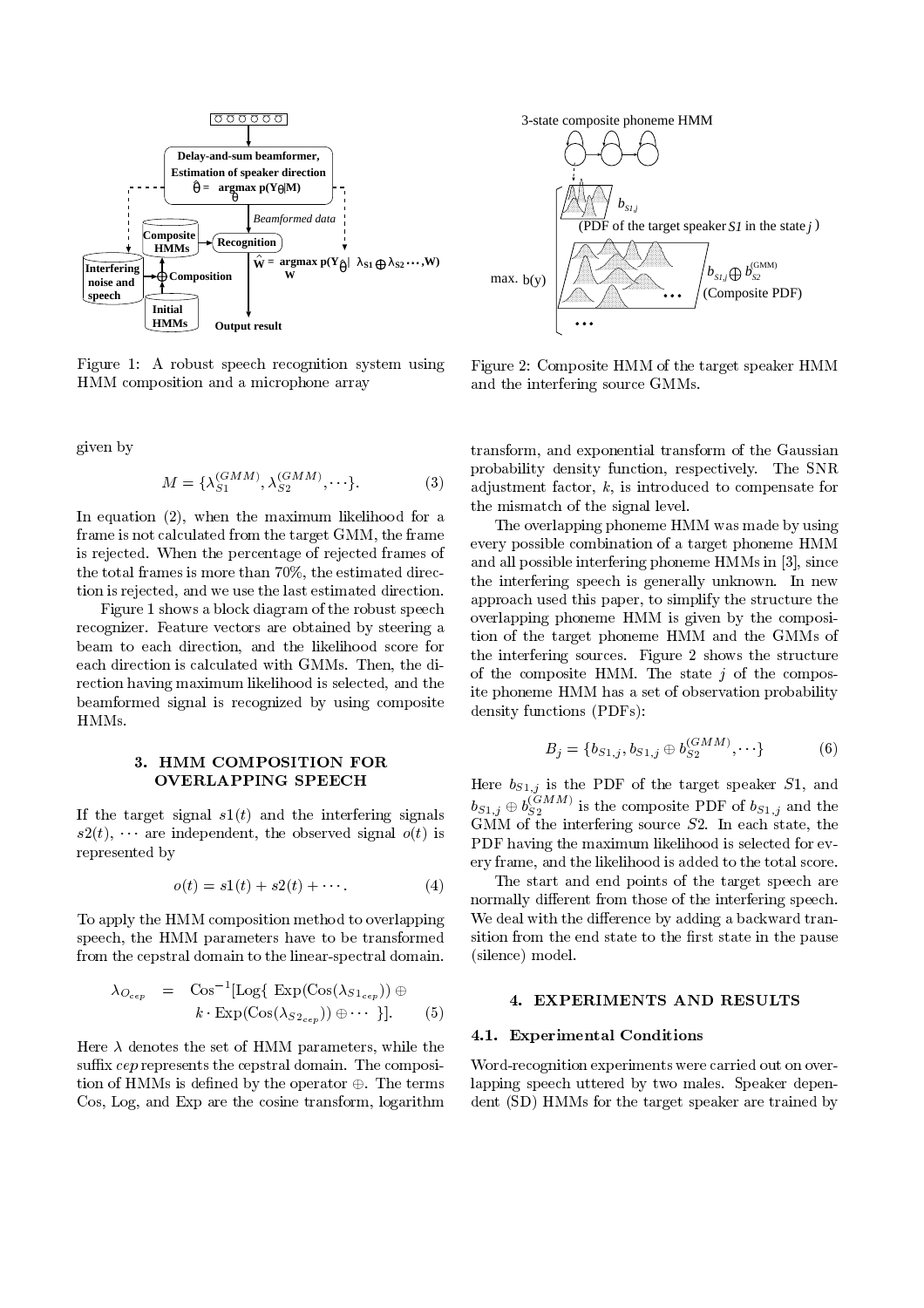| Clean | Comp. HMM | Comp. HMM | Comp. HMM         | Comp. HMM | Comp. HMM | Max.       |
|-------|-----------|-----------|-------------------|-----------|-----------|------------|
| HMM   | $(0$ dB)  | (5 dB)    | $(10 \text{ dB})$ | $(15$ dB) | (20 dB)   | likelihood |
| 23.0  | 87.0      | 87.4      | 85.2              | 84.4      | 80.4      | 87.8       |
| 37.4  | 89.0      | 91.0      | 91.8              | 92.4      | 92.0      | 92.0       |
| 63.4  | 93.6      | 93.6      | 93.6              | 94.4      | 94.4      | 93.6       |
|       |           |           |                   |           |           |            |

Table 1: Word recognition rate [%] with a single microphone.

using 2620 words. The SD HMMs consist of 54 contextindependent phonemes. Each HMM has three states and three self-loops, and each state has four Gaussian mixture components with diagonal covariance matrices. The interfering GMM is also trained by using 2620 words. The number of Gaussian mixture components is 256. For testing, we choose 500 words which are all different from the words used in training. The tests were carried out on 500-word recognition tasks. In the case of a single speaker, the recognition rate with the SD HMMs is 97.4%.

Microphone-array data is simulated considering only the time delay. Six microphones are uniformly spaced at 5 cm intervals, and the speech signal is sampled at 12 kHz. The target speaker and the interfering speaker are located at 45 and 135 , respectively.

## 4.2. Evaluation of HMM composition

The result for a single microphone is shown in table 1, where six sets of HMMs are used for evaluation. One set, the "Clean HMM," is the target SD model. The other sets are the composite HMMs. The "Comp. HMM (5 dB)" means the SNR is adjusted to 5 dB in equation (5).

At an SNR of 0 dB, the recognition rate with the clean HMMs is 23.0%. Using the composite HMMs (5 dB) increased the performance to 87.4%. This result is slightly better than that with "Comp. HMM  $(0 \text{ dB})$ ". This is because the adjustment coefficient  $k$  in each test was different from that in HMM composition. The adjustment coefficient in the HMM composition is calculated by using all samples of training data.

Next, we employ the maximum-likelihood criterion to select the composite HMMs. After the calculation of the likelihood scores for each set of composite HMMs, the set of composite HMMs having the maximum likelihood score is selected. The recognition rate is shown in "Max. likelihood" of table 1. At the SNRs of 0 dB, 5 dB, and 15 dB, the recognition rates are 87.8%, 92.0%, and 93.6%, respectively. Comparing this result with the best one from each set of composite HMMs, the performance difference is relatively small. Therefore the maximum-likelihood criterion is effective in selecting composite HMMs.



Figure 3: Directional accuracy for the target speaker. This figure compares the GMM-based method with the long-term-power-based method.

Table 2: Percentages of rejected words. In this table,  $[*]$  shows the result for the interfering speaker.

|                | Percentage of  | Directional     |
|----------------|----------------|-----------------|
| SNR.           | rejected words | accuracy        |
| $0 \text{ dB}$ | $8.4\%$ [20.0] | $97.6\%$ [90.5] |
| $5 dB$ [-5]    | $3.0\%$ [29.6] | $99.6\%$ [83.8] |
| $15 dB [-15]$  | $0.8\%$ [50.2] | 100% [79.5]     |

## 4.3. Evaluation of HMM composition and a microphone array

In this section, the test data is processed with a delayand-sum beamformer. First, according to equation (2), the direction of the target speaker is estimated. Figure 3 shows the directional accuracy within a tolerance of 10 . With the GMM-based method, the directional accuracy is 97.6% at an SNR of 0 dB, 99.6% at an SNR of 5 dB, and 100% at an SNR of 15 dB. In comparison with the long-term-power-based method which finds the direction that maximizes the output power of the beamformer, there is not much difference in the performance, except for the SNR of 0 dB. With the power-based method, it is impossible to find the direction of the target speaker at low SNRs.

In equation (2), when the maximum likelihood for a frame is not calculated from the target GMM, the